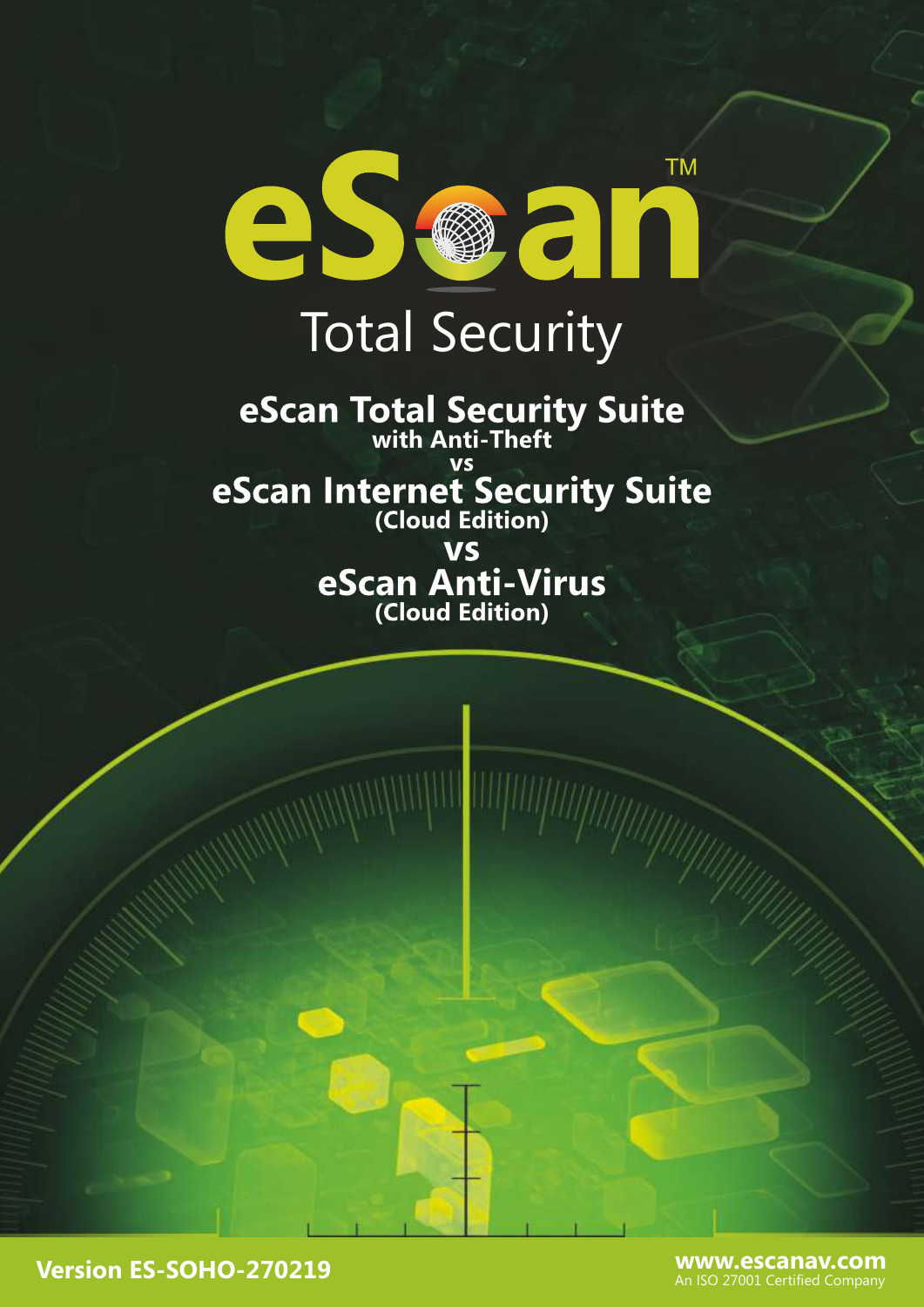



| eScan Feature<br><b>Home and Small Office Edition</b>            | eScan Total<br><b>Security Suite</b><br>with Anti-Theft | eScan Internet<br><b>Security Suite</b><br>(Cloud Edition) | eScan<br><b>Anti-Virus</b><br>(Cloud Edition) |
|------------------------------------------------------------------|---------------------------------------------------------|------------------------------------------------------------|-----------------------------------------------|
| MWL Technology                                                   | v                                                       |                                                            |                                               |
| Advance Proactive Scanner                                        |                                                         |                                                            |                                               |
| Self Protection                                                  |                                                         |                                                            |                                               |
| Real-Time eMail Scan                                             |                                                         |                                                            |                                               |
| Anti-Ransomware/Anti-Spyware/Anti-Keylogger/Anti-Rootkit Blocker |                                                         |                                                            |                                               |
| Real-Time File Monitor                                           |                                                         |                                                            |                                               |
| On-Demand Scan                                                   |                                                         |                                                            |                                               |
| Auto-Scan of USB                                                 |                                                         |                                                            |                                               |
| Anti-Spam                                                        |                                                         |                                                            |                                               |
| Firewall (Inbound & Outbound)                                    |                                                         |                                                            |                                               |
| Anti-Phishing                                                    |                                                         |                                                            |                                               |
| Malware URL Filter                                               |                                                         |                                                            |                                               |
| Web Safe                                                         |                                                         | $\mathbf X$                                                | X                                             |
| Rescue Mode                                                      |                                                         |                                                            |                                               |
| <b>Cloud Security Network</b>                                    |                                                         |                                                            |                                               |
| Sample Upload                                                    |                                                         |                                                            |                                               |
| Secure Delete                                                    |                                                         |                                                            | $\boldsymbol{\mathsf{X}}$                     |
| Privacy Protection                                               |                                                         |                                                            | $\mathbf x$                                   |
| eBackup                                                          |                                                         | $\boldsymbol{\mathsf{X}}$                                  | $\boldsymbol{\mathsf{X}}$                     |
| Backup and Restore                                               |                                                         | $\mathbf x$                                                | $\mathbf x$                                   |
| <b>Registry Cleaner</b>                                          |                                                         | $\mathbf{X}$                                               | $\mathbf x$                                   |
| Disk Defragmenter                                                |                                                         | $\boldsymbol{\mathsf{X}}$                                  | $\boldsymbol{\mathsf{X}}$                     |
| <b>Identity Protection</b>                                       |                                                         | $\pmb{\mathsf{X}}$                                         | $\boldsymbol{\mathsf{X}}$                     |
| Password Protection                                              |                                                         |                                                            | ╭                                             |
| <b>Parental Control</b>                                          |                                                         |                                                            | $\boldsymbol{\mathsf{X}}$                     |
| Remote Support Application                                       |                                                         |                                                            |                                               |
| Virtual Keyboard                                                 |                                                         |                                                            |                                               |
| Gaming Mode                                                      |                                                         |                                                            |                                               |
| User Defined File and Folder Protection                          |                                                         |                                                            |                                               |
| Anti-Theft                                                       |                                                         |                                                            |                                               |
| Locate                                                           |                                                         | $\boldsymbol{\mathsf{X}}$                                  | $\mathbf X$                                   |
| Lock                                                             |                                                         | $\boldsymbol{\mathsf{X}}$                                  | X                                             |
| Scream                                                           |                                                         | $\boldsymbol{\mathsf{X}}$                                  | $\mathbf X$                                   |
| Alert                                                            |                                                         | $\mathbf x$                                                | X                                             |
| Wipe (Delete Cookies, Data Wipe)                                 |                                                         | $\boldsymbol{\mathsf{X}}$                                  | X                                             |
| Hardware Information                                             |                                                         | X                                                          | X                                             |
| <b>Endpoint Security</b>                                         |                                                         |                                                            |                                               |
| Device Control / USB Blocking with Password Management           |                                                         |                                                            | $\mathbf X$                                   |
| <b>Blocking of Auto Play of USB Devices</b>                      |                                                         |                                                            | $\mathbf X$                                   |